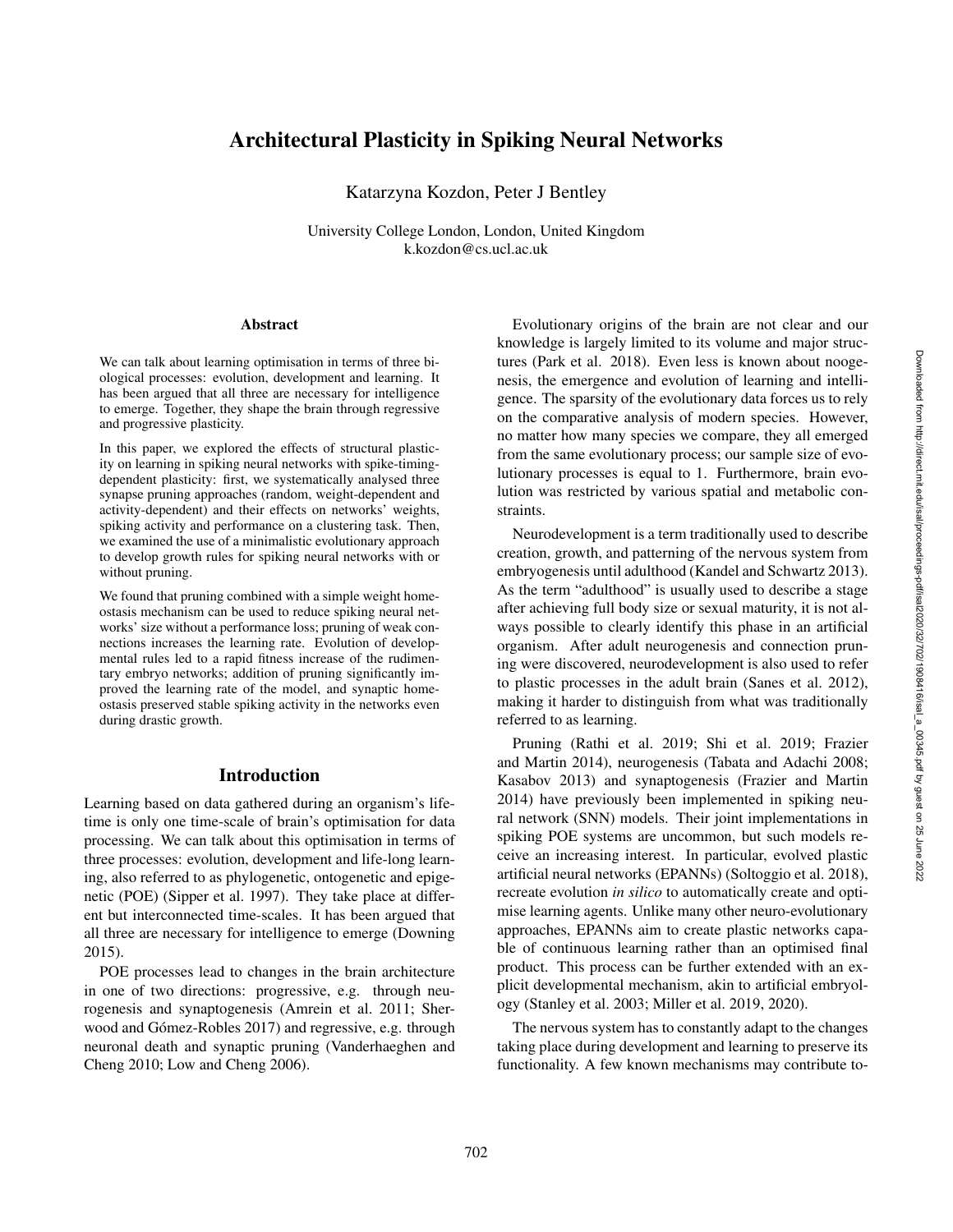wards homeostatic synaptic plasticity (HSP), both at global (Turrigiano 2008) and local (Yu and Goda 2009) level. Synaptic scaling (SS) (Turrigiano et al. 1998) has been suggested to play an important role in maintaining the function of the brain during major architectural changes. Spiking neural network (SNN) models lacking homeostasis experience silencing and saturation, which impedes learning (Abbott and Nelson 2000; Oja 1982). Some of the SNN homeostasis implementations proposed stabilisation of the sum of weights (Liang et al. 2018; Kozdon and Bentley 2019).

In this paper, we explored the effects of progressive and regressive architectural plasticity on learning in SNNs with spike-timing-dependent plasticity (STDP) and weight homeostasis. The first goal of the paper was to systematically examine different synaptic pruning approaches to identify a method which at least preserves SNNs' performance on a task. Pruning lowers the computational cost and data required to train artificial neural networks (LeCun et al. 1990; Zhu and Gupta 2018). The second goal was to examine a minimalistic genetic algorithm which indirectly encodes networks' developmental rules. In both cases, we used a synaptic homeostasis mechanism (Kozdon and Bentley 2019) to test whether it stabilises networks with plastic architecture thus allowing us to work with them over many generations.

## Model description

#### Networks with regressive plasticity

The model is an extension of a static-architecture model described in Kozdon and Bentley 2018 and consists of a population of SNNs with leaky integrate-and-fire (LIF) neuron model; 20% of the neurons are randomly selected to be inhibitory. STDP is used to update the weights:

|                                                                                                                                                                           | $\int w_{ij} \cdot inhLTP$ , if $t_j - t_i \geq$ time_step |                  |
|---------------------------------------------------------------------------------------------------------------------------------------------------------------------------|------------------------------------------------------------|------------------|
| $\Delta w_{ij} = \begin{cases} w_{ij} \cdot LTP, & \text{if } t_j - t_i < \text{time-step} \\ -w_{ij} \cdot LTD, & \text{if } t_j - t_i \ge \text{time-step} \end{cases}$ | and $n_i$ is excitatory                                    |                  |
|                                                                                                                                                                           | and $n_i$ is inhibitory                                    | $\left(1\right)$ |
|                                                                                                                                                                           |                                                            |                  |
|                                                                                                                                                                           |                                                            |                  |
|                                                                                                                                                                           | otherwise                                                  |                  |

Where  $w_{ij}$  is the weight between the presynaptic neuron *i* and postsynaptic neuron *j* and *t* is spiking time of a given neuron. The parameters long-term potentiation (*LTP*), longterm depression (*LTD*) and inhibitory long-term potentiation (*inhLTP*) (together with the fourth parameter *discharge*, which is used to uniformly scale weight values) were previously a subject of evolution; in this paper, they are constant.

At the beginning of evolution, a population of networks is created, and their weight and gene values are initialised with random values within the permitted range. As described previously (Kozdon and Bentley 2018), networks are trained and tested using 20 x 25 pixel binary bitmaps containing one of four geometric patterns: cross, ellipse, grid and rectangle (fig. 1). Fitness was defined as the ability to cluster the inputs by movement direction. Clustering inputs by shape was also tested to assess performance changes on a fitnessunrelated task during evolution and the possibility of transfer learning (Borthakur and Cleland 2017; Iqbal et al. 2017).

In this paper, the model is extended by the addition of regressive plasticity in the form of synaptic pruning during training, according to one of three approaches:

- Random: a constant proportion of connections is removed at random during training. This approach was used to test network disruption.
- Synaptic strength-dependent: connections whose weight values are below a set threshold are removed during training, with the caveat that the number of connections pruned per iteration is capped to avoid a rapid network destabilisation and allow the homeostatic mechanism to gradually adapt the network. It has been suggested that synaptogenesis followed by pruning of weak connections improves network performance (Chechik et al. 1998).
- Synaptic activity-dependent: connection is removed if a pair of connected neurons do not fire within a given timewindow. This approach was inspired by the reports of coordinated firing protecting connections from pruning (Cohen-Cory 2002; Helias et al. 2008).

Additionally, connections are pruned only if the neuron would have at least one input and output left to allow a clearer interpretation of how the removal of synapses affects the networks. The effects of neuron removal would be especially impactful in our model as the sum of weights is a function of the number of neurons.

After training, networks are stabilised using a homeostatic mechanism where the sums of excitatory and inhibitory weights are normalised and are functions of the number of neurons in the network (and thus constant in networks with a constant number of neurons) (Kozdon and Bentley 2019).

$$
w_{excit} = n_{excit.neuron} \cdot 100
$$
  
\n
$$
w_{inhib} = n_{inhib.neuron} \cdot 100
$$
 (2)

where  $n_{excit\_neuron}$  and  $n_{inhib\_neuron}$  is the number of excitatory and inhibitory neurons, respectively.

Next generation is created based on the fitness of the SNNs from the previous generation. The fittest third of the networks is used to re-populate next generation be creating a child-clone, a child which undergoes another round of training, and a child with a mutation in one of the learning hyperparameters which then undergoes training (Kozdon and Bentley 2018).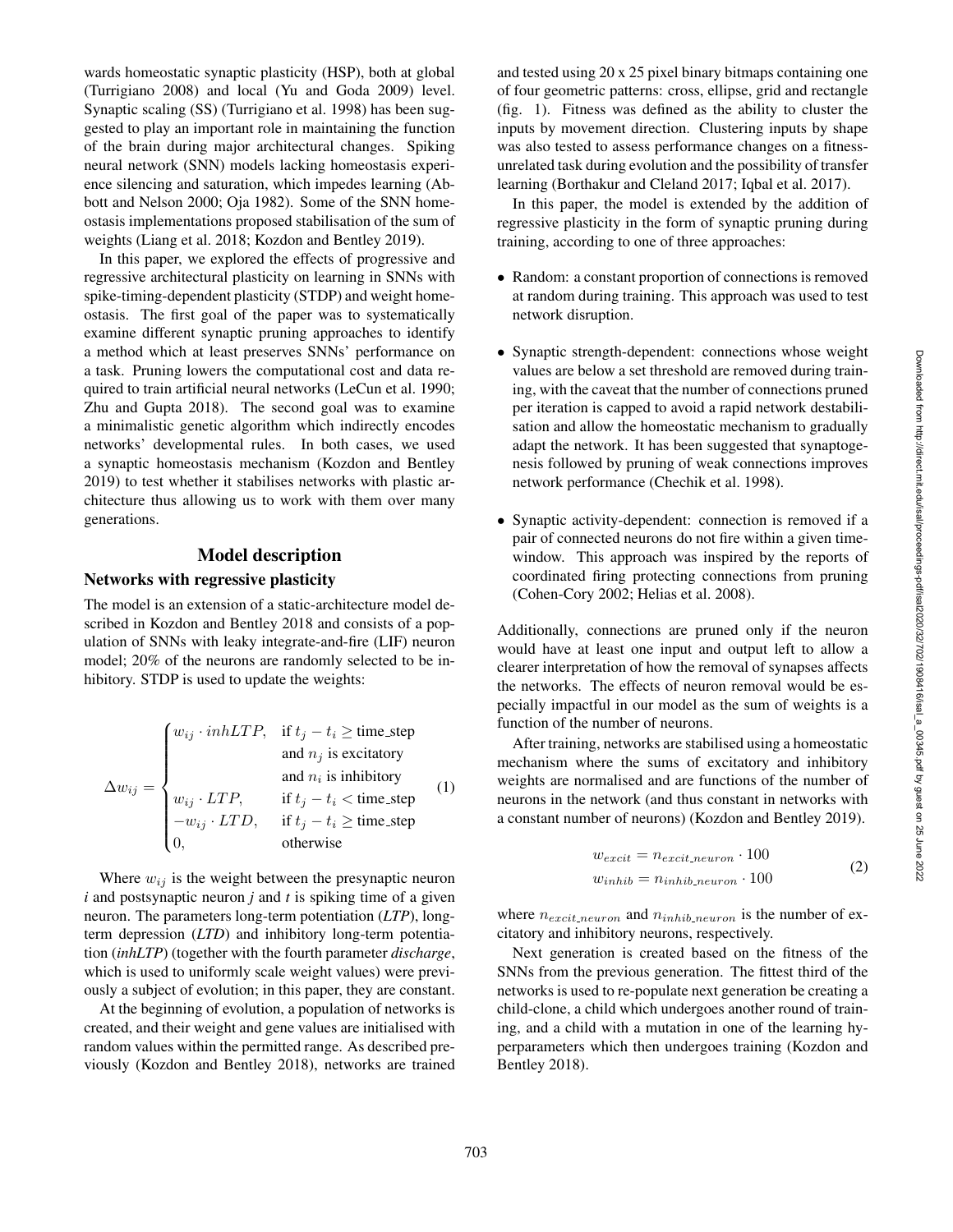## Evolution of developmental rules

The second part of this paper describes a model using an indirect genetic encoding of developmental rules. Indirect encoding was reported to be beneficial because a small genome can encode even a large network, and because the solution space which evolution has to search is smaller (Downing 2015). The chromosome contains four genes:

- probability of neurogenesis;
- probability of feed-forward synaptogenesis;
- probability of recurrent synaptogenesis;
- probability of horizontal synaptogenesis;

As probabilities, these values are constrained between 0 and 1. A single occurrence of neurogenesis adds a neuron with one input and one output, both feed-forward. Neurogenesis is restricted to the hidden layer; growing the input layer would change the amount of input data available to the networks, whereas changing the number of the output neurons would make it harder to reliably compare the performance of the networks (which is based on clustering of the output vectors) within and between generations. Extending neurogenesis to all layers would be a valid and interesting approach, but here we decided to focus on the role of internal architecture.

A single occurrence of synaptogenesis adds one synapse targeting a random neuron in the next layer (feed-forward), in the previous layer (recurrent) or in the same layer (horizontal). The presynaptic neuron is selected randomly from a qualifying pool of neurons, e.g. the pool of neurons in the input and hidden layers for a feed-forward connection.

Training and testing is performed as previously, then the top fittest half of the networks are used to populate the next generation as follows:

- 1. Parent A is selected from the fittest quarter of the networks and parent B from the second quarter. The unchanged parents are passed to the next generation.
- 2. Parent A gives rise to a child-clone. In the child, one randomly selected gene is mutated by adding or subtracting a value between 0.001 and 1.0. The obtained new gene value is constrained to the 0 to 1 range.
- 3. Parents A and B give rise to a child who inherits a combination of their genes. The gene combination is created using a randomly selected cross-over point; the beginning of the chromosome up to the cross-over point comes from one of the parents (A or B at random), the rest from the other parent.

This approach was based on our preliminary experiments, and selected for its suitability to both preserve best phenotypes and provide a source of novelty throughout the evolution. If the fitness of parent A is lower than 40% (lower than



Figure 1: Examples of bitmaps used as input data. A) The data set consisted of a square, grid, ellipse and cross. Each shape was composed of 40 black pixels, it was placed at a random location within the visual field (20 x 25 pixels, one for each input neuron) and moved up, down, left or right with the speed of 1 pixel per frame.

an average randomly-generated organism), population slots assigned to the parent A, parent B (which by default has an even lower fitness) and their children are re-initialised.

The proposed encoding of growth rules is indirect and minimalistic. If only the chromosomes are inherited, evolution will select growth rules which most reliably create fit networks but do not necessarily create similar architectures.

The brain's architecture is indirectly encoded in the genome. Despite its indirectness, the genome reliably encodes core architectural features and lowers the requirement for experience-based learning during organism's life-time. In our model, we can approximate this inheritance of brain structures without increasing the complexity of our genome by making the children inherit architecture of one of their parents.

This model also includes regressive plasticity in the form of synaptic strength-dependent pruning described above.

## Experimental design

### Regressive architectural plasticity

Experiment 1: Random pruning In Kozdon and Bentley 2019, we described homeostatic weight normalisation methods for the stabilisation of the activity of SNNs and in result allowing longer training. The best performance was achieved by keeping the sums of excitatory and inhibitory weights constant. Here, the first goal was to test whether this weight homeostasis enables us to work with SNNs with changing connectomes, in particular with networks destabilised with synaptic pruning.

A population of 200 feed-forward networks with 500 input, 50 hidden and 10 output neurons was initialised and observed for several training and testing cycles. A cycle was defined as follows:

- 1. prune a proportion (1% or 5%) of synapses at random;
- 2. train the networks;
- 3. normalise the sums of excitatory and inhibitory connections;
- 4. test the networks.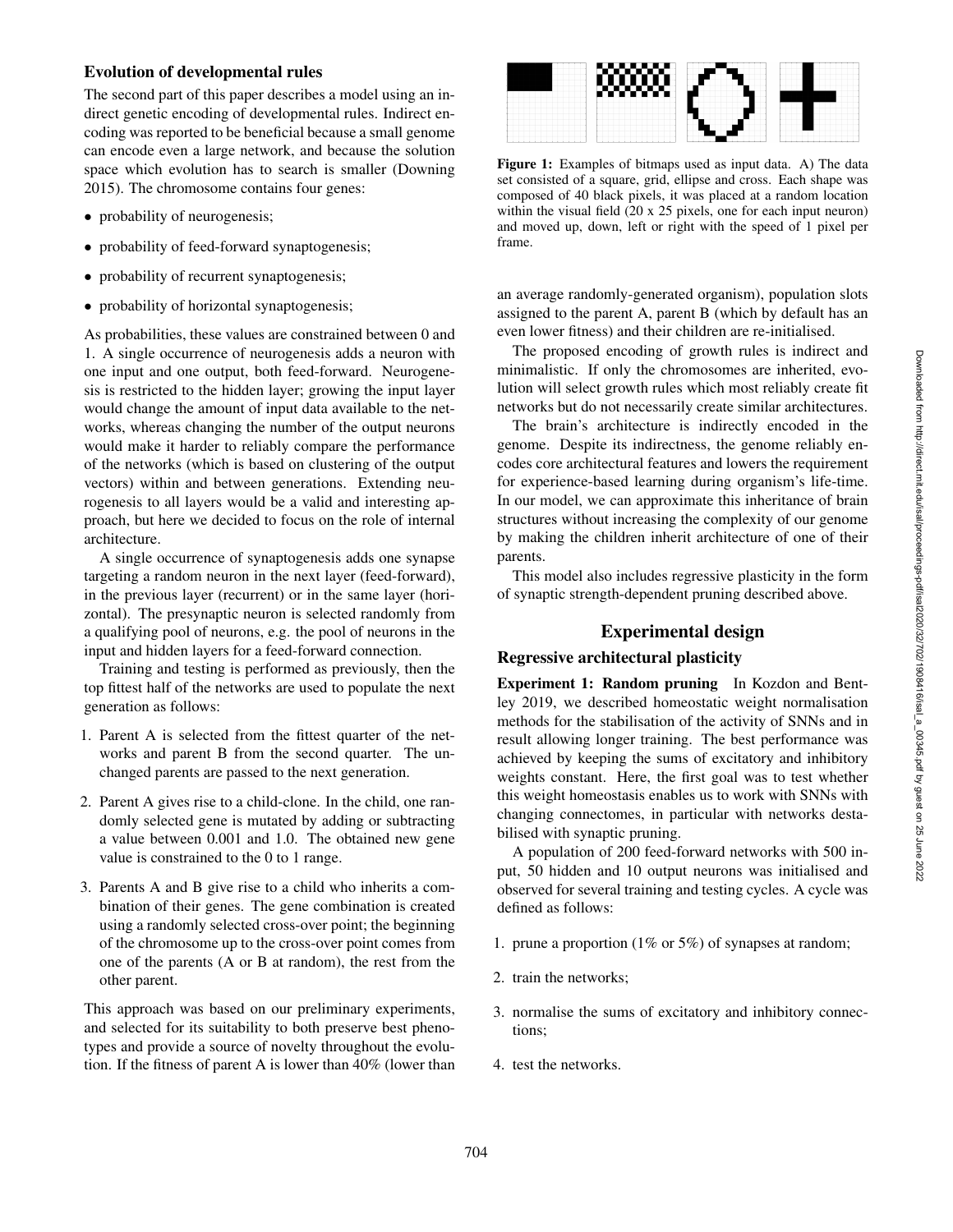This cycle was repeated 20 times, meaning that the networks underwent the same number of training cycles they would during 20 evolutionary generations. To better understand the relationship between pruning and normalisation, we did not use the evolutionary approach: survival of the fittest would alleviate the effects of pruning. Pruning in each cycle ultimately lead to a loss of 19% and 66% of synapses in networks with 1% and 5% pruning rate, respectively.

Learning hyperparameters were set to values evolved by the fittest networks with neuron type-specific weight homeostasis in Kozdon and Bentley 2018, and were as follows: *discharge* = 4.571, *LTP* = 0.052, *inhLTP* = 0.005, *LTD* = 0.033.

Time step was  $= 0.02$  s.

Ten independent repeats were performed.

Experiment 2: Conditional pruning We hypothesised that pruning of connections in SNNs with weight homeostasis would create smaller networks without the loss of precision. The initial network architecture was as in the previous experiment. We examined two pruning approaches:

- synaptic strength-dependent pruning: synapses were pruned if they were weaker than 0.01;
- synaptic activity-dependent pruning: synapses were pruned if the pair of neurons did not fire together during a whole training session (200 frames).

No more than 1% of weights were pruned per training example (10 input frames) to create a gradual pruning process. Random pruning was not tested here as results of experiment 1 indicated that it was not significantly better than the control.

Details of control network training, testing and evolution were as described in Kozdon and Bentley 2018, except for the number of evolutionary generations which was increased to 200 to allow time for network growth. Networks with synaptic pruning used one of two starting architecture sources:

- the first generation of evolved control networks;
- the last generation of evolved control networks;

to compare the role of a blank slate vs pre-evolved architecture.

Networks were a subject to the survival of the fittest, with the fittest third of the organisms used to repopulate next generation; networks were not re-initialised to avoid repeated replacement of pruned architectures with fresh not-pruned ones.

We tested how pruning affects the performance of the networks, their weight properties and spiking patterns. Significance was calculated using the Kruskal-Wallis test with a *post hoc* pairwise comparisons. The goal was to at least maintain the performance of the networks while decreasing their size, and to understand how pruning connections in this complex system affects the weight values.

Ten independent repeats were performed.

#### Evolution of developmental rules

Experiment 3: Development of networks with architectural inheritance We hypothesised that an evolutionary approach can be used to develop growth rules for SNNs with hereditary architectures, and that the ability to prune some of the inherited connections improves learning. In the brain, pruning plays an essential role during development (Low and Cheng 2006) and malfunctions of pruning lead to severe aberrations in the brain connectome and can be lethal (Cecconi et al. 1998; Kuida et al. 1998).

Two populations of 40 network were evolved over 200 generations: one population with progressive architectural plasticity, and one with the addition regressive plasticity in the form of synaptic strength-dependent pruning.

The networks were initialised with only one hidden neuron connected to 50% of input and output neurons at random. The initial architecture was thus feed-forward but could be made recurrent during synaptogenesis. The number of input and output neurons was as previously (500 and 10, respectively).

Learning hyperparameters were set to the values used in experiment 1.

We analysed networks' genotypes and phenotypes (the evolved architectures, activity and performance on the clustering tasks).

Ten independent repeats were performed.

#### Results

#### Results 1: Random pruning

Weight homeostasis significantly improved performance of all networks ( $p \le 0.02$  for control,  $p \le 0.001$  for pruned)(fig. 2a). Pruning in the absence of homeostasis led to a gradual fitness decrease, with a significant difference between control and networks with 1% pruning rate; gradual fitness increase was observed in all other cases, but these results did not reach a statistical significance.

Precision changes on the shape-clustering task were less pronounced (fig. 2b).

Overall, the above results suggest that even simple weight homeostasis method based on maintaining a constant sum of neuron type-specific weights achieve promising results in networks with plastic architectures. Homeostasis improved fitness of all networks, and rescued the negative fitness trend in the pruned networks.

### Results 2: Conditional pruning

We tested five set-ups (table 1). Pruned networks initialised with control generation 0 architecture became significantly fitter during evolution (prune\_weak  $p = 0.01$ ; prune\_unused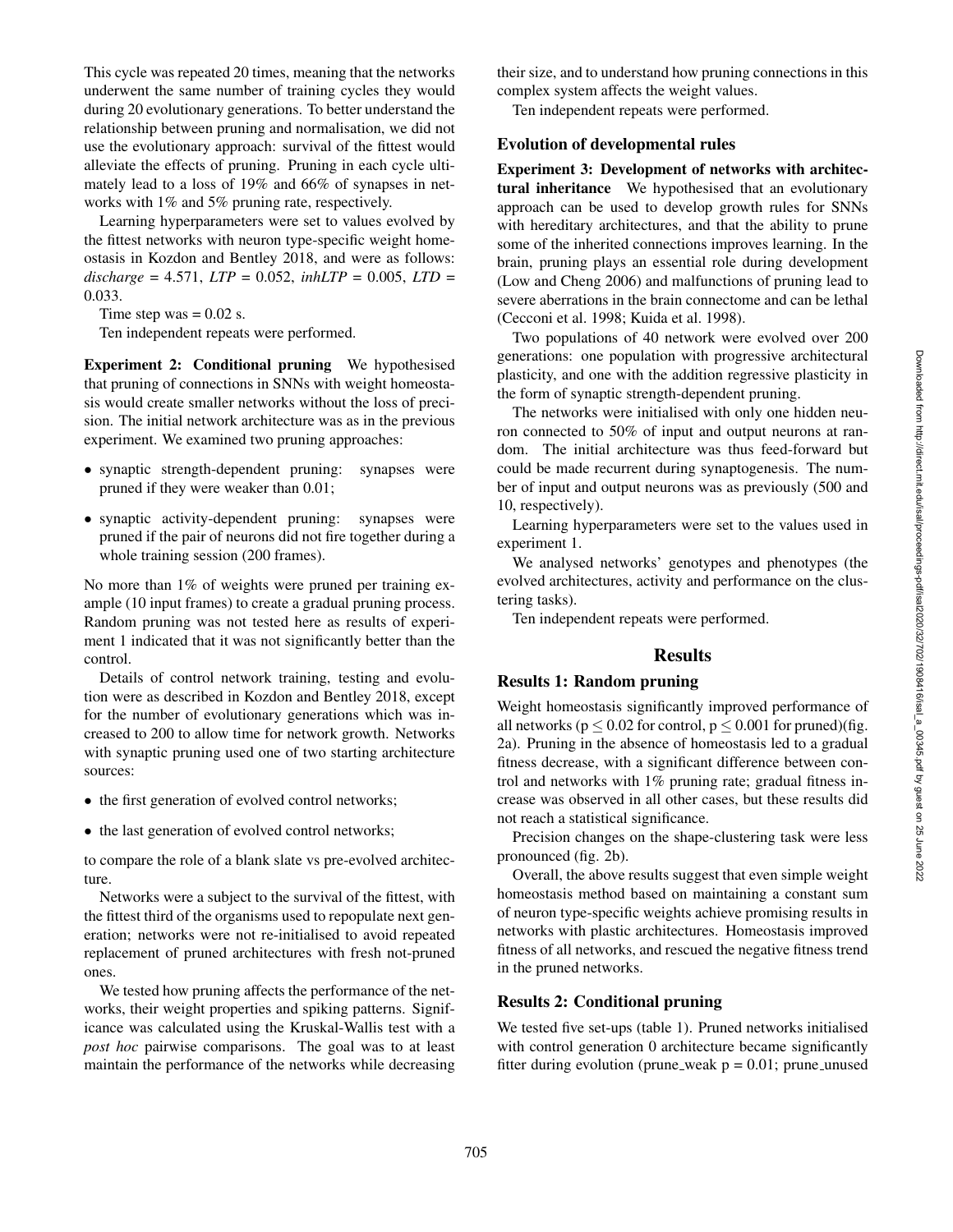

Figure 2: Experiment 1: Clustering precision of inputs by movement direction and shape by networks with synaptic pruning with and without normalisation of the sum of weights. Pruning was performed per round, leading to the final loss of 19% and 66% of synapses in networks with 1% and 5% pruning rate, respectively. Clustering inputs by movement direction was the measure of evolutionary fitness. Bars show best score of the population and the error bars show standard deviation (SD). Population size = 200, independent repeats = 10.

 $p = 0.009$ , and performed better than pruned networks initialised with legacy architecture (control generation 199) suggesting potential benefits of working with blank slate, unevolved networks. Fitness of all networks improved with time, although the trend was more positive in pruned networks (fig. 3a, and table 1). Performance on the shape clustering task decreased for networks (fig. 3b, and table 1). In particular, prune weak (which had the highest performance on the fitness-related task) had the highest precision in generation 0, but the lowest in generation 199 (8.5% decrease). These results suggest that SNNs developed task-specific activity under evolutionary pressure and that performance on the fitness-related task came at the expense of their ability to learn other tasks; no transfer learning was observed.

To better understand how pruning affects the properties of SNNs, we examined networks' weights. Pruning levels in SNNs with synaptic strength-dependent pruning differed depending on the starting architecture reaching 70% and 54% for blank slate and legacy architecture, respectively (fig. 4 a, and table 1). The number of synapses in SNNs with activity-

| Set-up              | Movement clustering [%] |                      | Shape clustering [%] |                     | Pruned synapses [%]  |
|---------------------|-------------------------|----------------------|----------------------|---------------------|----------------------|
|                     | generation 0            | generation 199       | generation 0         | generation 199      |                      |
| ctr                 | $54.1. SD = 4.8$        | $61.4. SD = 12.7$    | $48.9. SD = 1.2$     | $46.6. SD = 3.3$    | $0.0$ . SD = 0.0     |
| prune, weak         | $57.4$ , $SD = 3.7$     | $64.0$ , $SD = 8.1$  | $49.8$ , $SD = 2.4$  | $41.3$ , $SD = 2.9$ | $70.2$ , $SD = 28.7$ |
| prune_weak_legacy   | $55.3. SD = 10.2$       | $60.1$ , $SD = 13.7$ | $48.1$ , $SD = 2.0$  | $47.0. SD = 3.4$    | $54.2. SD = 27.7$    |
| prune_unused        | $56.4. SD = 4.2$        | $63.6. SD = 7.7$     | $49.5. SD = 1.7$     | $47.9$ , $SD = 4.4$ | $26.9. SD = 22.0$    |
| prune_unused_legacy | $53.3$ , $SD = 9.0$     | $59.4$ , $SD = 12.1$ | $48.8. SD = 0.0$     | $46.7. SD = 2.0$    | $26.6. SD = 22.2$    |

Table 1: Experiment 2: comparison of network pruning methods: control, synaptic strength-dependent pruning initialised with control architecture from generation 0 and 199 ("prune weak" and "prune weak legacy", respectively), and synaptic activitydependent pruning ("prune\_unused" and "prune\_unused\_legacy"). For each set-up, the table lists precision of clustering by movement direction (fitness) and by shape, and percent of synapses pruned during evolution. The lowest and highest values in each column were highlighted blue and pink, respectively. SD is standard deviation. Population size = 30, independent repeats = 10.

dependent pruning decreased only by ∼27%, irrespective of the starting architecture, but analysis of the last ten generations showed a continuation of a significant pruning trend (p  $= 0.05$  and  $p = 0.04$  for prune silent and prune silent legacy, respectively). This data shows that (for our selected hyperparameters) pruning levels were significantly higher in weight-dependent pruning than in activity-dependent pruning. There was no correlation between pruning level and fitness.

At the end of evolution, proportion of silent weights  $(weight \leq 0.001)$  was significantly different for all comparisons  $(p < 0.001)$  (fig. 4 b), but there was no correlation with either fitness or number of synapses.

To understand effect of pruning on connectivity, we analysed how many neurons had only one input/output left at the end of evolution (pruning was not permitted to remove the last input/output of a neuron). SNNs with weight-dependent pruning had higher number of these neurons (fig. 4 d), but they also had higher pruning levels. Overall, the proportion of neurons with a single input/output was small  $(< 2\%)$ , showing that pruning was distributed and did not target individual neurons.

We also analysed how pruning affected balance between excitation and inhibition. All networks kept the sums of excitatory and inhibitory weights constant, but the numbers of these connections were allowed to change with pruning. We looked at the sums of weights belonging to four categories based on the identity of the presynaptic and postsynaptic neuron: excitatory-excitatory, excitatory-inhibitory, inhibitory-excitatory and inhibitory-inhibitory. The ratio of synapses of all types changed significantly ( $p < 0.05$ ) in all cases except prune weak legacy ( fig. 4 e-h). The direction of the change was not consistent between different cases, indicating that the choice of a pruning method may indirectly affect balance between excitation and inhibition.

During evolution, spiking in the hidden layer changed significantly in all cases except prune unused legacy (fig. 5 a), and spiking in the output layer changed significantly in all cases  $(p < 0.001)$ (fig. 5 b). However, in all cases, spiking



Figure 3: Experiment 2: Precision of networks with different pruning mechanisms. Markers indicate best score of the population, bars show SD. Clustering inputs by movement direction was the measure of evolutionary fitness. Population size = 30, independent repeats  $= 10$ .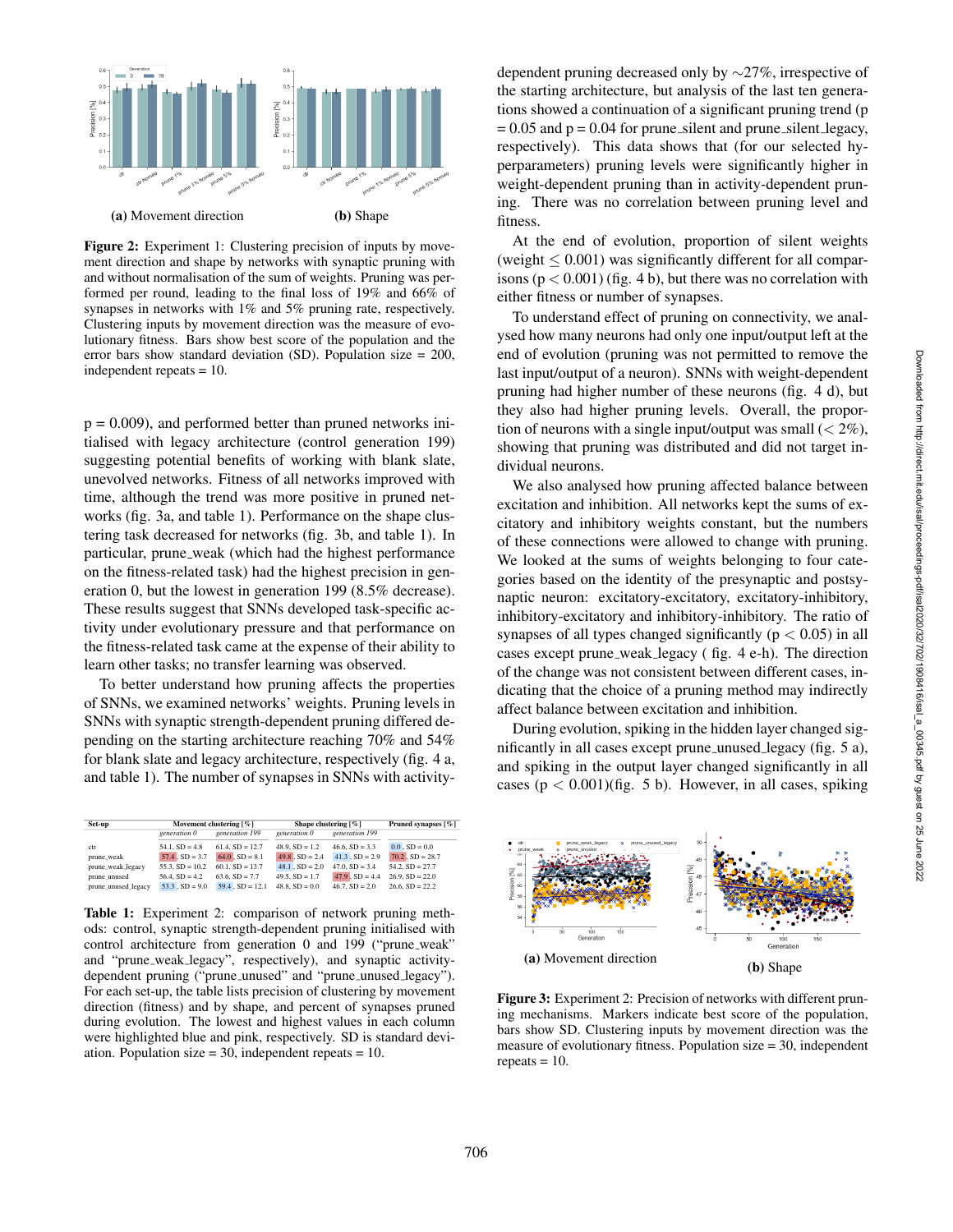

Figure 4: Experiment 2: Analysis of synaptic weights in networks with synaptic pruning. Median is marked on each box; error bars indicate SD. Population size  $= 30$ , independent repeats  $= 10$ .

levels plateaued and networks maintained a desirable level of sparse spiking without saturation and silencing.

Overall, fitness in the presence of pruning was not significantly different from the control, but the number of weights was significantly reduced.

#### Results 3: Evolution of developmental rules

Two set-ups were tested: progressive plasticity, and a combination of progressive and regressive plasticity. Both setups showed a sharp initial increase in fitness followed by a gradual decrease (fig. 6a, table 2). The improvement was significant in SNNs with a combination of progressive and regressive plasticity ( $p = 0.02$ ). No significant improvement was recorded for progressive plasticity alone ( $p = 0.57$ ); its final fitness was also lower despite better initial results. Both set-ups showed a significant precision loss on the shape clustering task ( $p \leq 0.001$ )(fig. 6b). These results show that



Figure 5: Experiment 2: Analysis of spiking activity in networks with synaptic pruning. Error bars indicate SD. Population size = 30, independent repeats = 10.

| Set-up         |                     | Movement clustering $\lceil \% \rceil$ | Shape clustering $\lceil \% \rceil$ |                     |  |
|----------------|---------------------|----------------------------------------|-------------------------------------|---------------------|--|
|                | generation 0        | generation 199                         | generation 0                        | generation 199      |  |
| progr          | $52.5$ , $SD = 5.7$ | $53.6$ , $SD = 4.7$                    | $57.0$ , $SD = 2.4$                 | $47.6$ , $SD = 2.8$ |  |
| $progr + regr$ | $50.0$ , $SD = 3.6$ | $54.8$ , $SD = 3.9$                    | $55.8$ , $SD = 4.5$                 | $48.6$ , $SD = 4.1$ |  |

Table 2: Experiment 3: Precision of networks with evolvable developmental rules (corresponds to fig. 6). The lowest and highest values in each column were highlighted blue and pink, respectively. SD is standard deviation.



Figure 6: Experiment 3: Precision of networks with evolvable developmental rules. Two set-ups were tested: networks with evolvable progressive plasticity ("progr") and networks with evolvable progressive plasticity and non-evolvable pruning of weak connections ("progr + regr"). Markers indicate best score of the population, bars show SD. Clustering inputs by movement direction was the measure of evolutionary fitness. Population size  $= 40$ , indepen $d$ ent repeats = 10.

combining progressive and regressive plasticity improved the initial learning rate; however, both set-ups need further modification to avoid fitness loss with time. As before, increase in fitness happened at the expense of performance on the other task.

Next, we analysed networks' genotypes and phenotypes. In the absence of evolutionary preference, the gene values were expected to oscillate around 0.5. Neurogenesis probability did not change significantly during evolution (fig. 8A). Conversely, networks with high probability of feedforward synaptogenesis became significantly more abundant (fig. 8B)(progressive plasticity:  $0.74$ , SD =  $0.22$ , p =  $0.002$ ; mixed plasticity:  $0.78$ , SD = 0.26, p = 0.008). Networks with mixed plasticity showed a significant evolutionary preference for higher probability of horizontal synaptogenesis (fig. 8C)(0.73, SD = 0.2,  $p = 0.02$ ). In case of both set-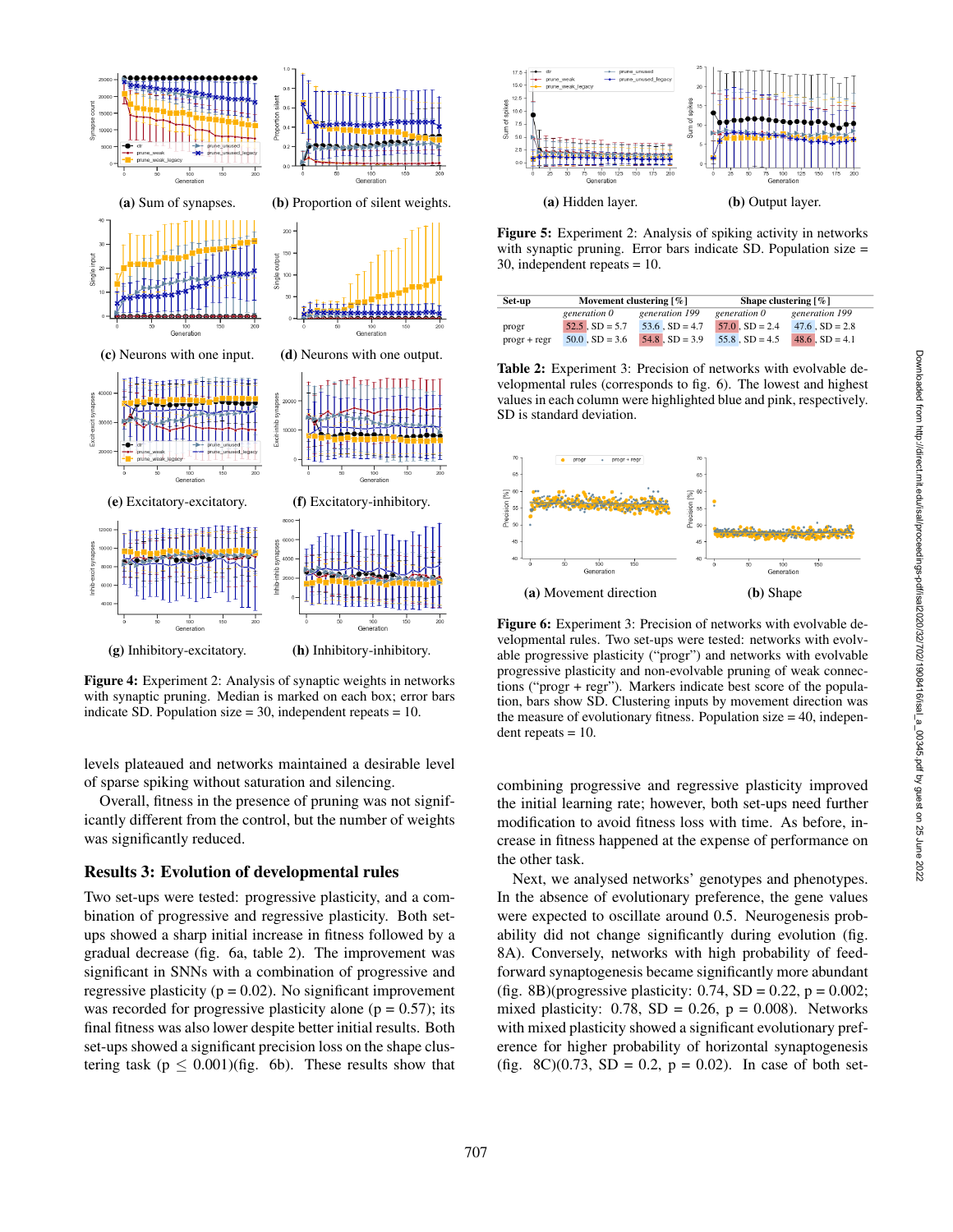

Figure 7: Experiment 3: Architecture changes. A) Number of neurons in the hidden layer. Networks were initialised with a single hidden neuron connected at random to a half of input and output neurons. Probability of neurogenesis was genetically encoded. B) Number of single-input neurons. New neurons were initialised with a single input; in networks with regressive pruning, weak connections were removed providing there was at least one input left. C) Number of single-output neurons. New neurons were initialised with a single output; in networks with regressive pruning, weak connections were removed providing there was at least one output left. Markers show mean values, and error bars indicate SD. Population size  $= 40$ , independent repeats  $= 10$ .



(c) Horizontal synaptogenesis. (d) Recurrent synaptogenesis.

Figure 8: Experiment 3: Four genes were used to encode the probabilities of growth during each iteration. Error bars indicate SD. Population size  $= 40$ , independent repeats  $= 10$ .

ups, there also was an evolutionary preference for networks with a higher probability of recurrent synaptogenesis (fig. 8D)(progressive plasticity:  $0.73$ , SD =  $0.25$ , p =  $0.08$ ; mixed plasticity:  $0.63$ , SD =  $0.30$ , p =  $0.008$ ). These results show that networks with higher probabilities of synaptogenesis were associated with a higher fitness and were preferred during evolution. A wide range of neurogenesis values evolved in networks with mixed plasticity, indicating that there existed a preference for certain values, but it was not consistent between experimental repeats.

The average number of neurons in the hidden layer significantly increased with time (fig. 7A). However, after generation 150, there was a slight decrease in the number of neurons caused by the removal of unfit networks from the population. All networks were initialised with 1 hidden neuron;



Figure 9: Experiment 3: Synaptic properties of networks with architectural plasticity. Markers show mean of the population, and error bars indicate SD. Population size  $= 40$ , independent repeats  $=$ 10.

at the end of evolution, the average number of hidden neurons was equal  $3494$  (SD = 1651) in networks with progressive plasticity and  $4271$  (SD = 1266) networks with mixed plasticity. The difference between the tested conditions was significant ( $p < 0.001$ ).

The number of neurons with one input increased during evolution (fig. 7B), but displayed a downward trend from generation 100 onward; this trend resembles changes in the number of hidden neurons. At the end of evolution, the number of such neurons was 1333 (SD = 960,  $p < 0.001$ ) in networks with progressive plasticity, and 1461 (SD = 1211,  $p < 0.001$ ) for networks with mixed plasticity. Differences between the two tested conditions were not significant (p > 0.6), and pruning did not have a significant effect on the number of neurons with one input, which suggests that the presence of neurons with a single input was caused by neurogenesis rather than pruning.

The number of neurons with a single output followed the same trend as neurons with a single input (fig. 7C). At the end of evolution, networks with progressive plasticity had on average 1355 (SD =  $955$ ) single-output neurons, and networks with mixed plasticity had 2392 (SD 1314,  $p < 0.001$ ). These results suggest that regressive plasticity (pruning of weak synapses) had a significant effect on the number of outputs but not inputs. This is likely due to activity differences between the layers and subsequently the STDP patterns and weight values (the mapped data always activate a proportion of neurons in the input layer).

For both set-ups, the number of synapses significantly increased with time (fig. 9A) and reached  $16104$  (SD =  $11159$ ) in networks with progressive plasticity and  $16451$  (SD = 7617) for mixed plasticity. Pruning did not have a significant effect ( $p = 0.2$ ). Networks with mixed plasticity displayed a sharp transient increase in the number of synapses between generations 160 and 170. The increase was caused by two networks whose synapse count was two orders of magnitude higher than the average. They were subsequently removed from the population because of their low fitness: because of the high synaptic count, individual weight values were very low and 99.3% of the synapses were silent. Therefore, homeostasis of the sum of weights indirectly forced the networks to avoid excessive growth.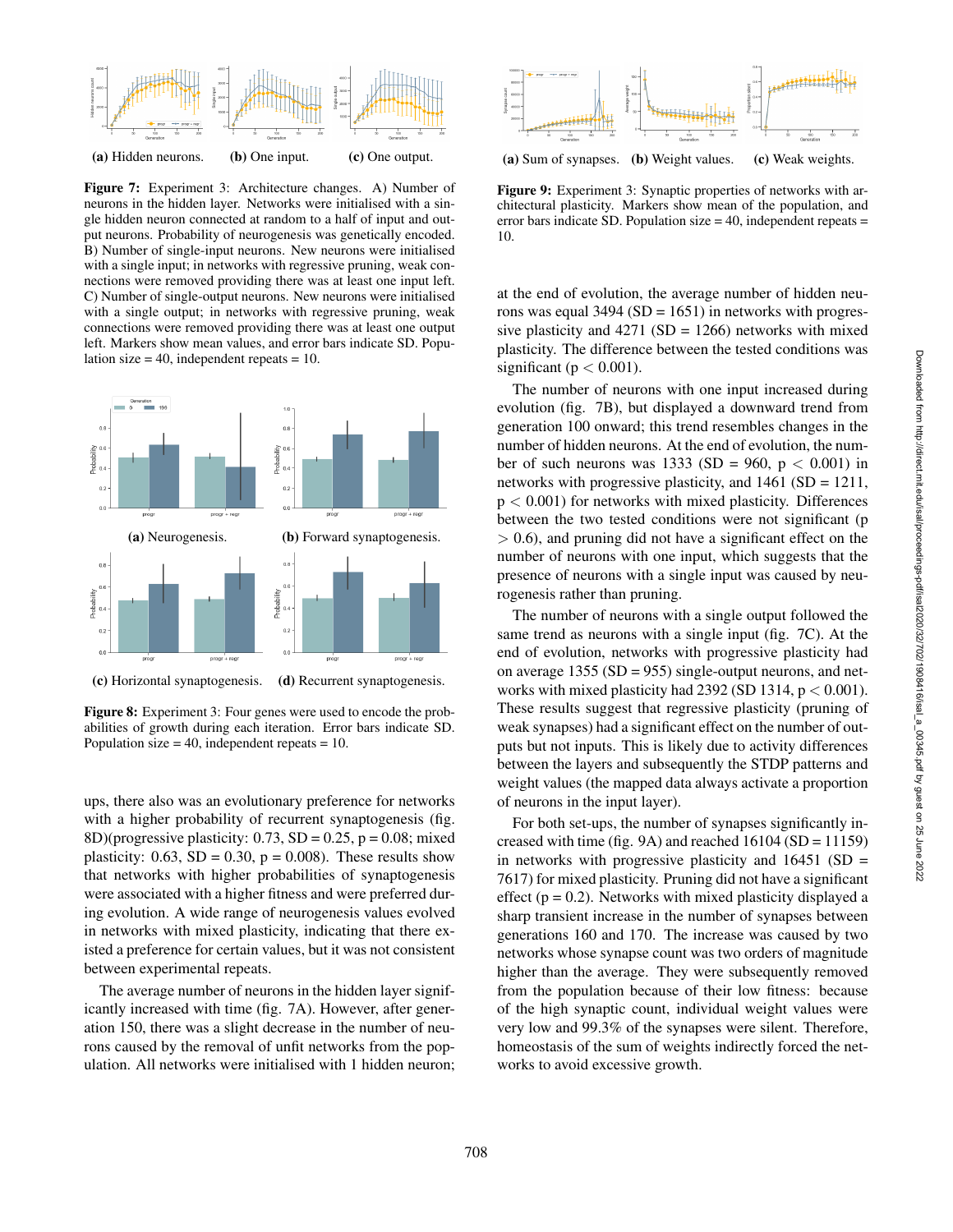

Figure 10: Experiment 3: Connection types in networks with architectural plasticity. Markers show mean, and error bars indicate SD. Population size  $= 40$ , independent repeats  $= 10$ .

The increase in the number of synapses combined with the homeostasis of the sum of weights led to an decrease in the average weight values (fig. 9B). Direct analysis of the number of weak weights (fig. 9C) confirmed that the network size has increased, but its large proportion was inactive. Pruning of weak connections did not have a significant effect.

The number of all connection types significantly increased with time (fig. 10 A-C); networks with mixed plasticity evolved significantly more forward and horizontal connections whereas networks with progressive plasticity has more recurrent connections ( $p < 0.001$  for all), which echoed their genotype differences.

The number of connection pruned per generation fluctuated during evolution (fig. 10D, and ranged from 0 in generations 0 to 19, to 168 in generation 59. These results suggest that only a small proportion of total and weak connections were pruned, despite a high proportion of connections being silent. This is consistent with a high number of neurons having only one input or output, a condition which was protecting their connections from being pruned, and explains why addition of regressive plasticity had limited effects.

Spiking in the hidden and output layers remained stable during evolution, showing that synaptic homeostasis stabilised the networks despite the dramatic architectural changes, and can reliably be used to enable work with POE models of SNNs.

#### Summary

We explored the neuroscience-inspired mechanism of structural plasticity (recessive and progressive) in the context of evolution, development and learning.

First, we demonstrated that weight type-specific synap-



Figure 11: Experiment 3: Analysis of spiking activity in networks with synaptic pruning. Markers show mean, and error bars indicate SD. Population size  $= 40$ , independent repeats  $= 10$ .

tic homeostasis reliably stabilises activity and improves fitness in SNNs, including SNNs with architectural plasticity. Secondly, we showed that synaptic strength-dependent and activity-dependent pruning mechanisms can be used to create smaller networks without the loss of precision; removal of weak weights improved the learning rate. Different pruning methods led to distinct activity levels but all tested cases retained desirable stable activity levels.

Finally, we created a POE system to explore the use of evolution to develop SNNs architecture indirectly through optimising developmental rules. Synaptic weights were tuned using STDP and homeostatic synaptic plasticity. Our model demonstrated that it is possible for SNNs with a rudimentary architecture to evolve developmental rules which improve their fitness; the combination of progressive and regressive plasticity was associated with a significant fitness increase during evolution. However, fitness decreased with time, likely due to excessive network growth: we observed that homeostasis of the sum of weights meant that a significant proportion of synapses in large networks was silent, and eventually the networks failed to provide meaningful spiking patterns. Additionally, evolution selected networks with high synaptogenesis probability. These genes were likely beneficial at the beginning of evolution but resulted in an excessive network size in later generations. Extending the evolution would not be an efficient way of correcting the early excessive growth in networks which became silent and need "reviving". A possible solution to the excessive growth would be to introduce mechanisms which limit the size of the networks, e.g. by introducing a connection cost. Alternatively, the model could be refined by the inclusion of changing levels of plasticity during development, as it was reported in the brain (Sanes et al. 2012).

#### Acknowledgements

This work was supported by Biotechnology and Biological Sciences Research Council (BBSRC) and the London Interdisciplinary Biosciences Consortium (LIDo).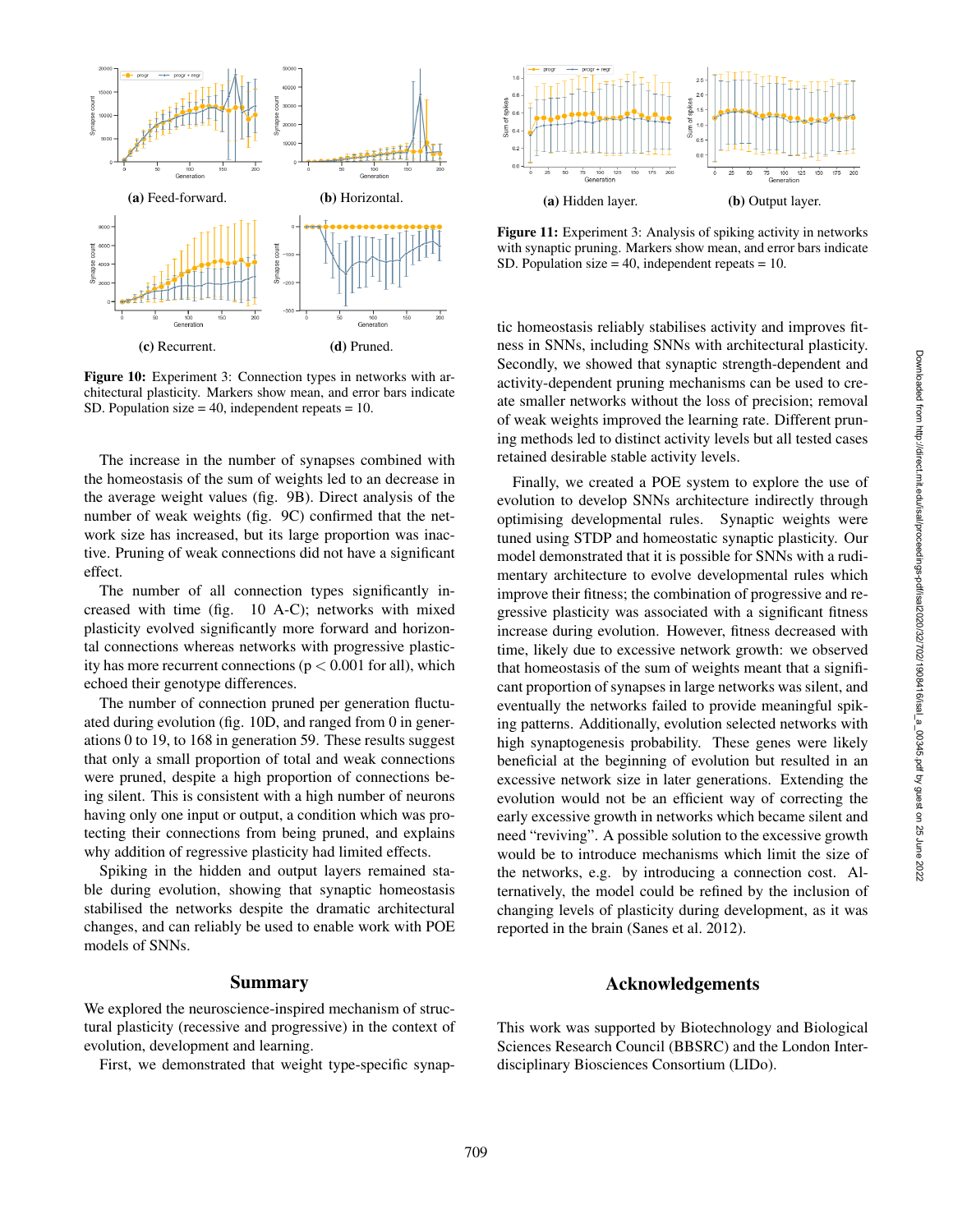#### References

- Abbott, L. F. and Nelson, S. B. (2000). Synaptic plasticity: Taming the beast. *Nature Neuroscience*, 3(11s):1178–1183.
- Amrein, I., Isler, K., and Lipp, H.-P. (2011). Comparing adult hippocampal neurogenesis in mammalian species and orders: influence of chronological age and life history stage. *European Journal of Neuroscience*, 34(6):978–987.
- Borthakur, A. and Cleland, T. A. (2017). A neuromorphic transfer learning algorithm for orthogonalizing highly overlapping sensor array responses. In *ISOEN 2017 - ISOCS/IEEE International Symposium on Olfaction and Electronic Nose, Proceedings*, pages 1–3. IEEE.
- Cecconi, F., Alvarez-Bolado, G., Meyer, B. I., Roth, K. A., and Gruss, P. (1998). Apaf1 (CED-4 homolog) regulates programmed cell death in mammalian development. *Cell* , 94(6):727–737.
- Chechik, G., Meilijson, I., and Ruppin, E. (1998). Synaptic Pruning in Development: A Computational Account. *Neural Computation*, 10(7):1759–1777.
- Cohen-Cory, S. (2002). The developing synapse: Construction and modulation of synaptic structures and circuits.
- Downing, K. (2015). *Intelligence Emerging:Adaptivity and Search in Evolving Neural Systems*. MIT Press.
- Frazier, M. and Martin, W. (2014). Effects Of Real-time Synaptic Plasticity Using Spiking Neural Network Architecture. (May):1–10.
- Helias, M., Rotter, S., Gewaltig, M. O., and Diesmann, M. (2008). Structural plasticity controlled by calcium based correlation detection. *Frontiers in Computational Neuroscience*, 2(December):7.
- Iqbal, M., Xue, B., Al-Sahaf, H., and Zhang, M. (2017). Cross-Domain Reuse of Extracted Knowledge in Genetic Programming for Image Classification. *IEEE Transactions on Evolutionary Computation*, 21(4):569–587.
- Kandel, E. and Schwartz, J. (2013). *Principles of Neural Science, Fifth Edition*. McGraw Hill Professional.
- Kasabov, N. (2013). Evolving spiking neural networks for spatioand spectro-temporal pattern recognition. *Neural networks : the official journal of the International Neural Network Society*, 41:188–201.
- Kozdon, K. and Bentley, P. (2018). The Evolution of Training Parameters for Spiking Neural Networks with Hebbian Learning. *The 2018 Conference on Artificial Life*, pages 276–283.
- Kozdon, K. and Bentley, P. (2019). Normalisation of Weights and Firing Rates in Spiking Neural Networks with Spike-Timing-Dependent Plasticity. In *Developmental Neural Networks Workshop, the 2019 Conference on Artificial Life*, Newcastle, United Kingdom.
- Kuida, K., Haydar, T. F., Kuan, C. Y., Gu, Y., Taya, C., Karasuyama, H., Su, M. S., Rakic, P., and Flavell, R. A. (1998). Reduced apoptosis and cytochrome C-mediated caspase activation in mice lacking Caspase 9. *Cell*, 94(3):325–337.
- LeCun, Y., Denker, J. S., and Solla, S. A. (1990). Optimal Brain Damage.
- Liang, Z., Schwartz, D., Ditzler, G., and Koyluoglu, O. O. (2018). The impact of encoding–decoding schemes and weight normalization in spiking neural networks. *Neural Networks*, 108:365–378.
- Low, L. K. and Cheng, H. J. (2006). Axon pruning: An essential step underlying the developmental plasticity of neuronal connections.
- Miller, J. F., Wilson, D. G., and Cussat-Blanc, S. (2019). Evolving Developmental Programs That Build Neural Networks for Solving Multiple Problems. In *Genetic and Evolutionary Computation XVI*, pages 137–178. Springer, Zurich.
- Miller, J. F., Wilson, D. G., and Cussat-Blanc, S. (2020). Evolving Programs to Build Artificial Neural Networks. In Adamatzky, A. and Kendon, V., editors, *Emergence, Complexity and Computation Book 35*, pages 23–71. Springer.
- Oja, E. (1982). Simplified neuron model as a principal component analyzer. *Journal of Mathematical Biology*, 15(3):267–273.
- Rathi, N., Panda, P., and Roy, K. (2019). STDP-Based Pruning of Connections and Weight Quantization in Spiking Neural Networks for Energy-Efficient Recognition. *IEEE Transactions on Computer-Aided Design of Integrated Circuits and Systems*, 38(4):668–677.
- Sanes, D. H., Reh, T. A., and Harris, W. A. W. A. (2012). *Development of the nervous system*. Academic Press, Burlington.
- Sherwood, C. C. and Gómez-Robles, A. (2017). Brain Plasticity and Human Evolution. *Annual Review of Anthropology* , 46(1):399–419.
- Shi, Y., Nguyen, L., Oh, S., Liu, X., and Kuzum, D. (2019). A soft-pruning method applied during training of spiking neural networks for in-memory computing applications. *Frontiers in Neuroscience*, 13(APR):405.
- Sipper, M., Sanchez, E., Mange, D., Tomassini, M., Pérez-Uribe, A., and Stauffer, A. (1997). A phylogenetic, ontogenetic, and epigenetic view of bio-inspired hardware systems. *IEEE Transactions on Evolutionary Computation*, 1(1):83–97.
- Soltoggio, A., Stanley, K. O., and Risi, S. (2018). Born to learn: The inspiration, progress, and future of evolved plastic artificial neural networks.
- Stanley, K., Bryant, B., and Miikkulainen, R. (2003). Evolving adaptive neural networks with and without adaptive synapses. *The 2003 Congress on Evolutionary Computation, 2003. CEC '03.*, 4(2):2557–2564.
- Tabata, Y. and Adachi, M. (2008). A Spiking Network of Hippocampal Model Including Neurogenesis. In *Advances in Neuro-Information Processing*, pages 14–21, Auckland, New Zealand. Springer.
- Turrigiano, G. G. (2008). The Self-Tuning Neuron: Synaptic Scaling of Excitatory Synapses.
- Turrigiano, G. G., Leslie, K. R., Desai, N. S., Rutherford, L. C., and Nelson, S. B. (1998). Activity-dependent scaling of quantal amplitude in neocortical neurons. *Nature*, 391(6670):892– 896.